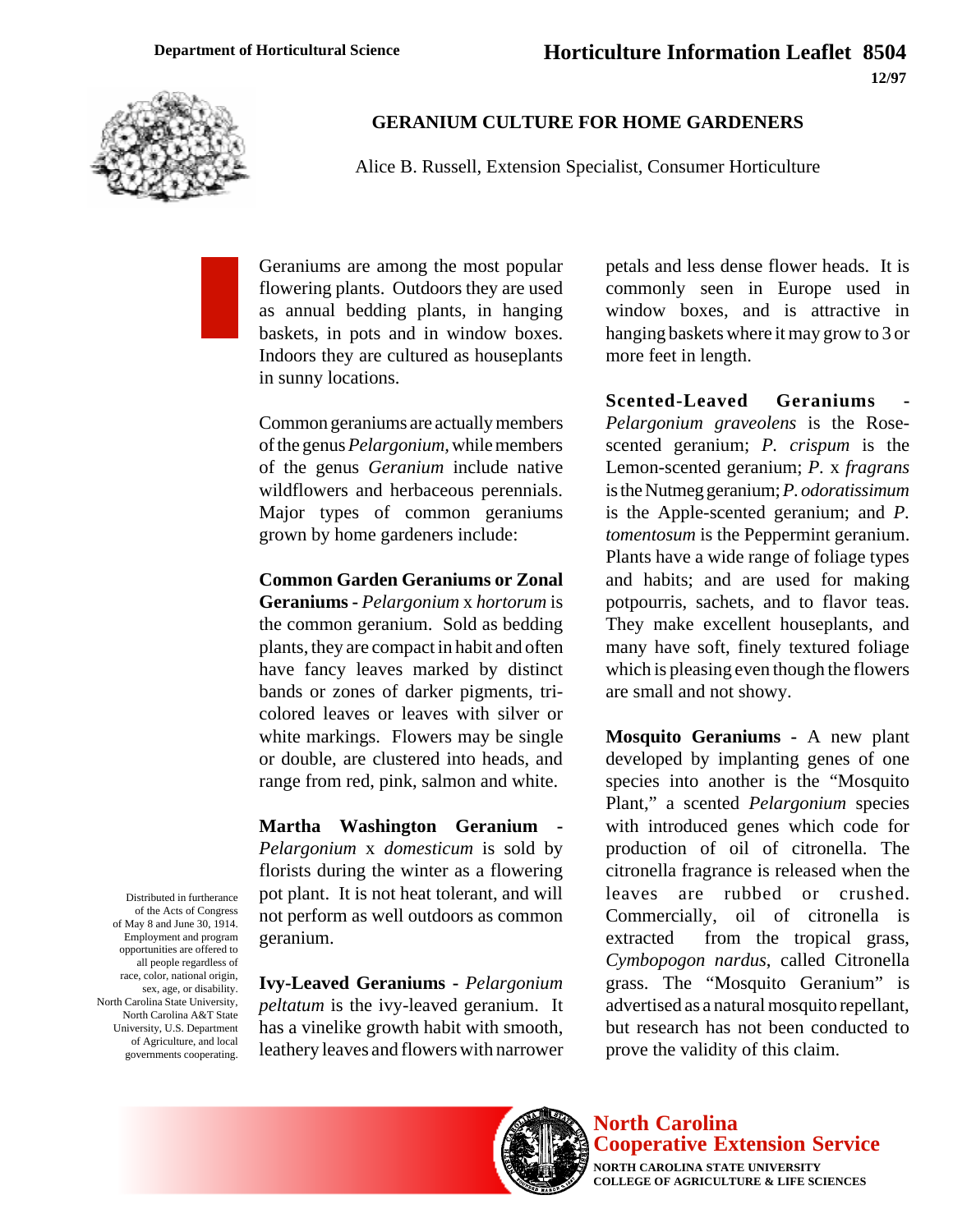**Cultivars** - Popular bedding plant cultivars of common geranium are 50% seed grown and 50% cuttings-grown. Seed grown cultivars are described below (a "series" is a group of different colored individuals within a cultivar):

'Dynamo' Series - 5 colors, early flowering (90- 95 days from seed), small plants (8 - 10 inches) with small leaves.

'Elite' Series - 6 colors, very early flowering (85 - 95 days from seed), profuse blooming ,large flowers in well rounded heads held just above the foliage on small plants.

'Multibloom' Series - 8 colors, very early flowering, more flower heads, deeply zonal leaves, small plants, occasional poor field performance.

'Orbit' Series - 17 colors, early flowering, medium sized, dependable plants.

'Pinto' Series - 11 colors, large plants (12 - 14 inches tall), mid-early flowering (110 days from seed), deeply zonal leaves, great garden performance.

'Ringo 2000' Series - 9 colors, earliest blooming (92-97 days from seed), very consistent, fast germination, medium sized plants (10-12 inches tall), very good garden performance.

'Maverick Star' - rose and white bicolor flowers.

'Orange Appeal' - first hybrid seed grown geranium with brilliant orange colored flowers.

'Tetra Scarlet', 'Freckles' - Tetraploid (3 sets of chromosomes instead of normal 2) plants are huskier and bear extra large flowers.

Cuttings-grown cultivars were tested in 1995 at Penn State University, where the following were found to be good performers: 'Evening Glow', 'Julia', 'Lucille', and 'Medallion Dark Red'; the following were fair to good performers: 'Angel', 'Cotton Candy', 'Gypsy', 'Lollipop', 'Melody', 'Morning Mist', 'North Star', 'Peaches', and 'Sassy Dark Red'; 'Red Hots' was judged fair; and the following were judged poor to fair performers: 'First Kiss', 'Jelly Bean', and 'Love Song'.

**Bedding Plant Evaluations -** Each year cultivars of geraniums and other bedding plants are evaluated in the annual NC State University Bedding Plant Trial Gardens, a report of which can be viewed at the internet address <**[http://www2.ncsu.edu/](http://www2.ncsu.edu/floriculure/) floriculture**/>

Indoor Culture - Geraniums make attractive and interesting houseplants. All types perform and flower best under high light intensity but will survive under moderate light. Temperatures of 65 to 70 degrees F during the day and around 55 degrees F at night are ideal. Grow in a well drained potting mix for houseplants. Fertilize with a water soluble houseplant fertilizer monthly in spring and summer, and every other month during the fall and winter. For more information refer to Horticulture Information Leaflet No. 8554, *Indoor Plant Selection and Care*.

**Outdoor Container Culture - Geraniums make** attractive additions to the landscape when grown in containers at entrances, on decks and patios, or in window boxes. Choose pots at least 8 to 12 inches in diameter, large enough to hold enough substrate for a good root system, and to contain enough water to prevent wilting during hot, dry weather. Plants may need to be repotted into larger containers later in the season if they have grown large and begin to wilt between waterings. Water as often as needed to prevent wilting, because the leaves of wilted plants turn yellow and drop off, resulting in unattractive, leggy plants. Select containers with adequate drainage holes, and do not allow pots to sit in saucers of water. Instead, place the pot on a layer of gravel in the saucer. Avoid overhead watering which wets leaves and flowers, which can encourage development of diseases. Do not use heavy clay garden soils which may not provide sufficient aeration. A mix of equal parts of garden soil, peat moss and perlite makes a good growing medium. Leaf mold, composted pine bark or composted yard waste can be substituted for peat moss. Mix in 1 /2 teaspoon of a complete garden fertilizer plus one teaspoon of dolomitic limestone per volume of each 8 inch pot. Commercial potting mixes are ready to use, light in weight, convenient for gardeners and support good growth of geraniums.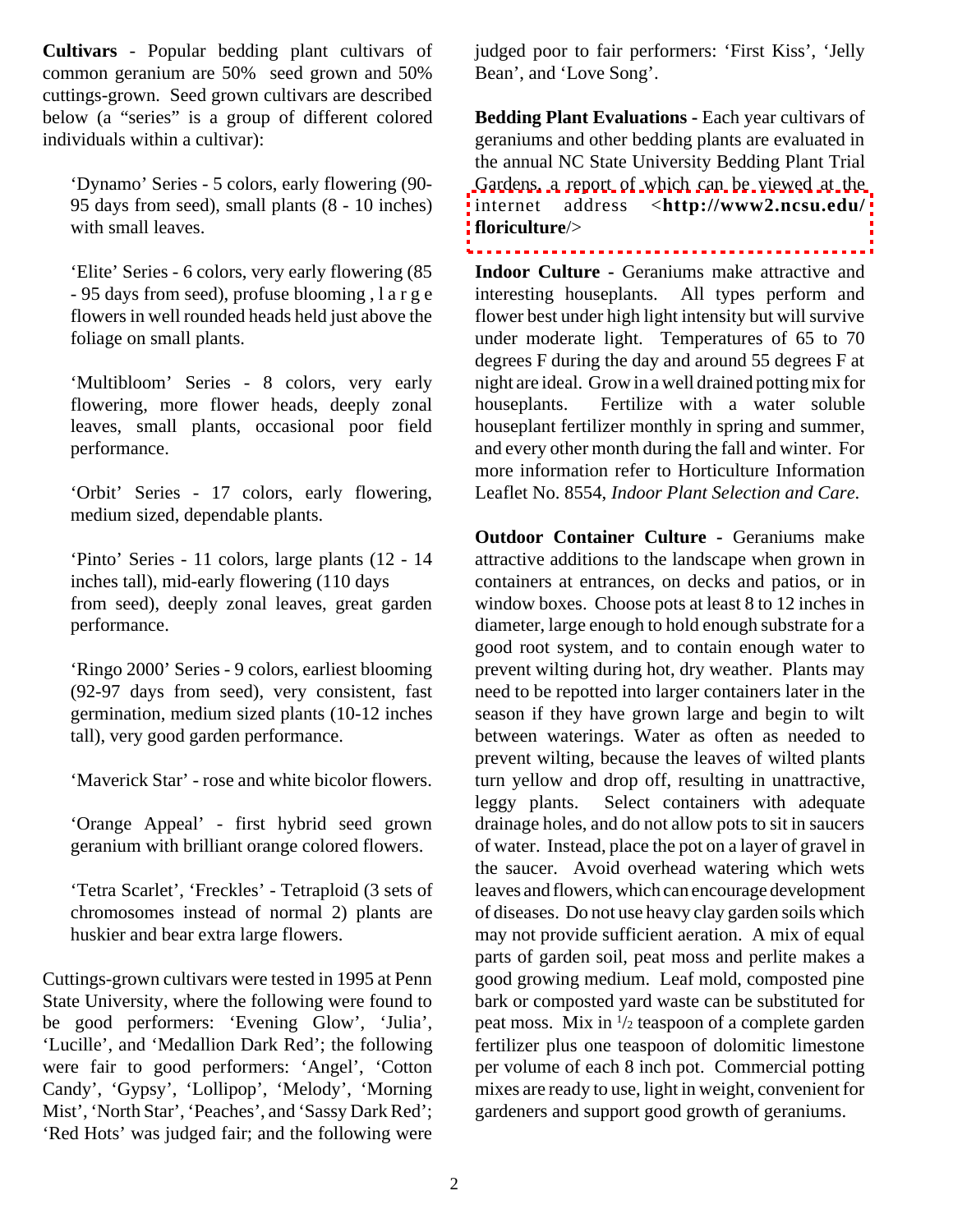**Bedding Plant Culture -** Geraniums should not be planted outdoors until all danger of frost is past and the soil has warmed. Geraniums grow best where they receive at least 6 to 8 hours of sunlight daily. Flowering is reduced and diseases may be more problematic in the shade. Good air circulation is beneficial, but protect from strong winds which can break the brittle branches.

Soil in the flower beds should be well drained. Consult Horticulture Information Leaflet No. 555, *Installation and Maintenance of Landscape Bedding Plants*, for more information.

A soil pH of 6.5 (mildly acid) is ideal, with poor growth occurring below pH 5.5. Submit a soil test to the North Carolina Department of Agriculture, and follow recommendations for addition of lime to raise soil pH.

Proper fertilization of geraniums is of utmost importance. Geraniums respond well to fertilization and are stunted and yellowed in soils lacking a ready source of nitrogen. Make sure that organic matter added is well decomposed, or it may rob nitrogen from the geraniums as it decomposes. A garden fertilizer with a N-P-K analysis of 5-10-5 or 6-12-12 applied at a rate of 2-3 pounds per 100 square feet (one heaping teaspoonful per square foot) is recommended before planting. Through the growing season geraniums require fertilization every 4 to 6 weeks. Apply 10-10-10 or 8-8-8 at the rate of 2 pounds per 100 square feet. Choose a fertilizer with a slow release form of nitrogen to guard against leaching of nitrogen during heavy rains, which may damage ground and surface water quality, and to ensure a steady supply of nitrogen to the growing plants. Consult Horticulture Information Leaflet No. 551, *Bed Preparation and Fertilization Recommendations for Bedding Plants in the Landscape*, for more information.

Transplant geraniums after all danger of late frost is past in your area. Geraniums are easy to transplant and establish quickly after soils are warm in the spring. If bedding plants have a heavy, dense root ball, knock the potting mix out and break up the root ball before planting. Break up or remove peat pots, never letting the peat pot extend above the soil surface, as this wicks water away from the roots. Plant geraniums at the same level as they were growing in pots--not deeper, and not shallower.

Mulching with pine straw, pine bark chips or shredded hardwood bark mulch is recommended to conserve water in the soil and prevent splashing of soil onto plants during heavy rains, which may spread disease organisms. Apply mulch after the soil warms in the spring. A 1-2 inch layer of mulch is adequate to reduce high soil temperatures during the summer, prevent soil crusting, improve aeration and reduce weed growth.

Water geraniums sufficiently to prevent wilting in the landscape, at least once per week if rainfall is not adequate. Soaker hoses and drip irrigation are preferred for water conservation and to keep water off of the foliage, which contributes to disease problems. If using overhead irrigation, water early enough in the day to allow leaves and flowers to dry before nightfall, which will help prevent disease problems.

**Propagation** - Most geraniums root easily from stem cuttings, and many cultivars must be vegetatively propagated to maintain desired flower and/or leaf color, shape and scent. Propagate in the fall, allowing for 3-4 weeks of frost-free weather for rooting to take place. Take cuttings from September (Mountains) to October (Coastal Plain) from healthy mother plants which have been kept rather dry for several weeks. Take cuttings 3 to 4 inches in length from the growing tips of branches. Trim off the leaves from the base of the cutting, stick them into a coarse, sandy medium in small pots or flats, and water well. Provide indirect light and do not allow the cuttings to dry out. After roots are formed, place cuttings in full sun and water only enough to keep the cuttings from shriveling. Keep the surface soil dry to reduce diseases. Fertilize with a water soluble fertilizer every two weeks.

Many bedding geraniums are seed grown. Geranium seeds have a very hard seed coat which can inhibit germination, so home gardeners often scarify seeds (scratch to break the seed coat) to allow water to enter. Sow seeds in winter approximately 3 months before the last frost date. Sow in a flat in commercial seed starting medium, spacing seeds <sup>1</sup>/<sub>4</sub> inch apart in a row,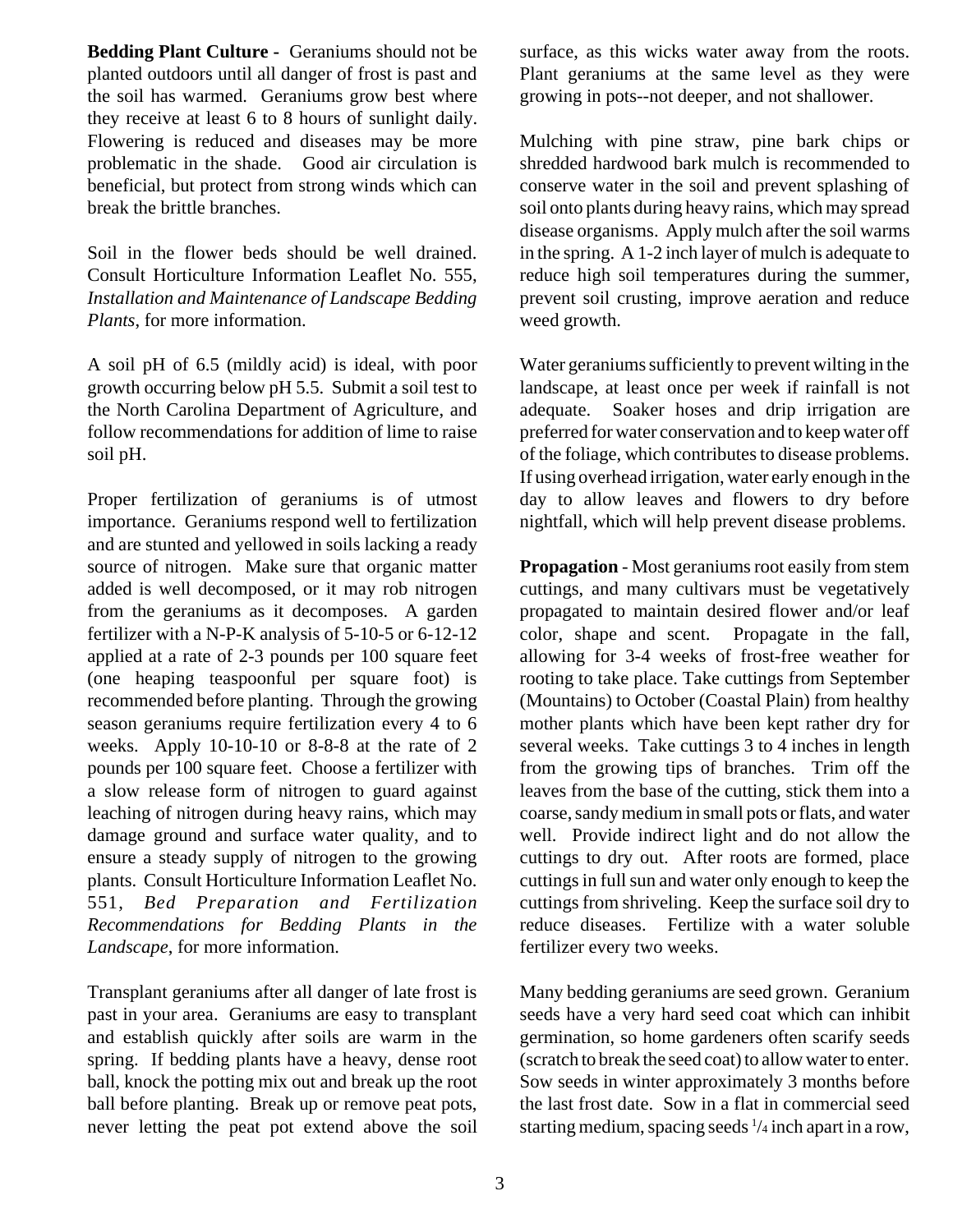with 1 to 2 inches between rows, covering lightly and maintaining the flats at 72°F. Keep the medium moist but not overly wet by misting. A plastic "greenhouse top" or plastic wrap draped over the flat will ensure high humidity, but don't forget to vent the flats if placed in direct sunlight. Germination usually occurs in 7 to 14 days, but may be delayed and irregular. After germination, reduce the humidity, keep seedlings well ventilated and somewhat dry, but never allow the seedlings to dry out completely. The young seedlings must be carefully pricked out and transplanted into larger containers, such as 4 inch pots. Grow the young geraniums with 72° F days and 65°F nights. Supply supplemental light from fluorescent tubes to give 14 to 18 hours of light per day. Fertilize every two weeks with a water soluble plant food from the time of germination until planting outdoors. Most geraniums will flower in 95 to 110 days from germination.

**Overwintering Geraniums -** Although geraniums can be overwintered, this can result in carry-over of diseases and insect pests from year to year; so it may be best to purchase new plants each spring. Gardeners wishing to overwinter their geraniums can try several techniques: Take cuttings in the fall and keep the small, potted plants on a windowsill with a bright, sunny southern exposure during the winter. Large geraniums can be dug from the garden before the first frost and planted in pots large enough to accommodate their root system. Cut the top of the plant back to 6 inches in height, and place in a sunny area such as a heated porch. An old method of overwintering geraniums is to dig the plants before the first frost, knock the soil from their roots, and hang the plants upside down in a cool, moist basement with 80% humidity and temperatures between 35-45 degrees F where they will not freeze. If plants begin to dry out, periodically take them down and soak the roots in water. In spring, take the plants down, cut of  $\frac{1}{2}$  to  $\frac{3}{4}$  of the top growth, and replant outdoors.

**Disease Problems** - For current disease control recommendations consult the county Agricultural Extension Agent, or consult the *N. C. Agricultural Chemicals Manual* on the internet at <**http:// [ipmwww.ncsu.edu/agchem/agchem.html](http://ipmwww.ncsu.edu/agchem/agchem.html)**> and always follow label directions.

-**Bacterial Leaf Spot/Blight** (*Xanthomonas campestris* pv. *pelargonii*) causes spotting of the leaves, leaf drop and black rot of the stems. The disease is favored by warm, humid weather, crowding of plants and planting infected stock. To control, pick off and discard all leaves with spots. Avoid splashing water around plants. Watering by soaker hose to keep plants dry, watering in the morning so foliage can dry off, and sprays of copper fungicides are effective.

**-Alternaria Leaf Spot** (*Alternaria tenuis*) is a fungal leaf spot resembling bacterial leaf spot. The control measures are the same as for bacterial leaf spot.

**-Black Leg** (*Fusarium* sp.) and Black Stem Rot (*Pythium splendens*) occur on cuttings and occasionally on full grown plants. The rot starts at the base of the cutting and progresses upward, blackening the stem and defoliating the plant. To control, take cuttings only from healthy plants which have been kept dry, root in sterilized rooting medium, and employ sanitation with a bleach solution to sterilize cutting tools and flats. Fungicidal drenches may help control the spread from plant to plant.

**-Botrytis Gray Mold, Leaf Spot and Blossom Blight** (*Botrytis cinerea*) is very common during cool, moist weather. Water soaked lesions occur first, which later dry out and are covered with a grayish brown mass of fungal growth. When the petals are infected they become discolored, wilt and fall off. To control, remove old flowers and do not crowd plants in the landscape to insure good air circulation. Plant in full sunlight, keep plants on the dry side, and use fungicidal sprays if the disease is severe.

**-Rust** (*Puccinia pelargonii-zonalis*) causes powdery, golden brown pustules on the leaves, petioles and stems. The leaves turn yellow and drop prematurely. To control, avoid purchasing infected plants, and spray with fungicides if the disease is found in the landscape.

**-Virus diseases** can be transmitted from infected mother plants to cuttings made from these stock